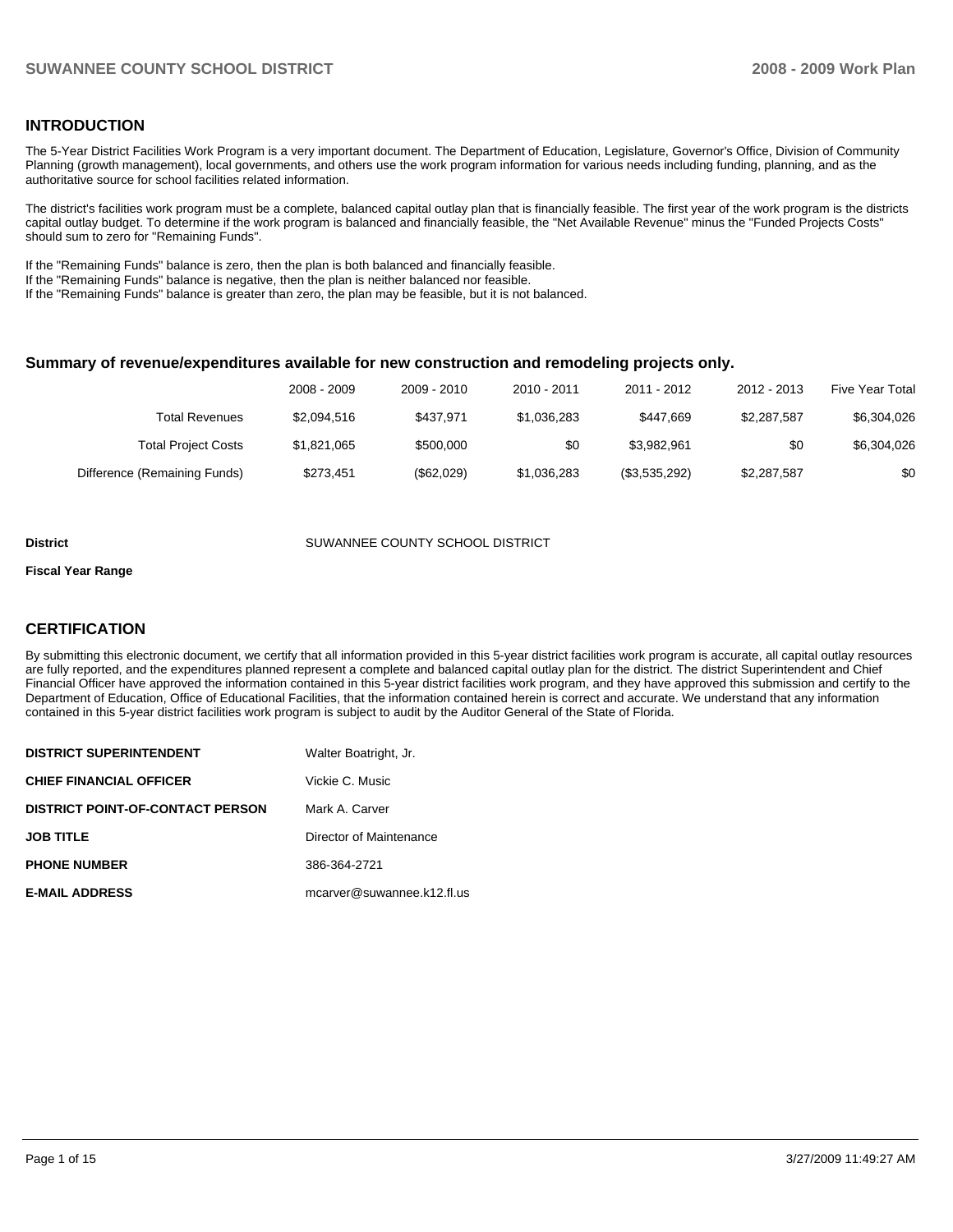# **Expenditures**

### **Expenditure for Maintenance, Repair and Renovation from 2-Mills and PECO**

Annually, prior to the adoption of the district school budget, each school board must prepare a tentative district facilities work program that includes a schedule of major repair and renovation projects necessary to maintain the educational and ancillary facilities of the district.

| <b>Item</b>                      |                                                                                                                                                                                                                                                                                                                 | $2008 - 2009$<br><b>Actual Budget</b> | 2009 - 2010<br>Projected | 2010 - 2011<br>Projected | 2011 - 2012<br>Projected | $2012 - 2013$<br>Projected | <b>Total</b> |
|----------------------------------|-----------------------------------------------------------------------------------------------------------------------------------------------------------------------------------------------------------------------------------------------------------------------------------------------------------------|---------------------------------------|--------------------------|--------------------------|--------------------------|----------------------------|--------------|
| <b>HVAC</b>                      |                                                                                                                                                                                                                                                                                                                 | \$50.000                              | \$100,000                | \$100,000                | \$100,000                | \$100,000                  | \$450,000    |
| Locations:                       | ADMINISTRATIVE OFFICE, BRANFORD BUS GARAGE, BRANFORD ELEMENTARY, BRANFORD HIGH SCHOOL, SUWANNEE<br>ELEMENTARY, SUWANNEE INTERMEDIATE, SUWANNEE MIDDLE, SUWANNEE PRIMARY SCHOOL, SUWANNEE SENIOR HIGH,<br>SUWANNEE-HAMILTON AREA VOCATIONAL-TECHNICAL & ADLT, TRANSPORTATION & MAINTENANCE DEPARTMENT            |                                       |                          |                          |                          |                            |              |
| Flooring                         |                                                                                                                                                                                                                                                                                                                 | \$70,000                              | \$100,000                | \$100.000                | \$100.000                | \$100,000                  | \$470,000    |
|                                  | Locations: ADMINISTRATIVE OFFICE, BRANFORD BUS GARAGE, BRANFORD ELEMENTARY, BRANFORD HIGH SCHOOL, SUWANNEE<br>ELEMENTARY, SUWANNEE INTERMEDIATE, SUWANNEE MIDDLE, SUWANNEE PRIMARY SCHOOL, SUWANNEE SENIOR HIGH,<br>SUWANNEE-HAMILTON AREA VOCATIONAL-TECHNICAL & ADLT, TRANSPORTATION & MAINTENANCE DEPARTMENT |                                       |                          |                          |                          |                            |              |
| Roofing                          |                                                                                                                                                                                                                                                                                                                 | \$250,000                             | \$250.000                | \$250,000                | \$250,000                | \$250,000                  | \$1,250,000  |
| Locations:                       | ADMINISTRATIVE OFFICE, BRANFORD ELEMENTARY, BRANFORD HIGH SCHOOL, SUWANNEE MIDDLE, SUWANNEE PRIMARY<br>SCHOOL, SUWANNEE-HAMILTON AREA VOCATIONAL-TECHNICAL & ADLT                                                                                                                                               |                                       |                          |                          |                          |                            |              |
| Safety to Life                   |                                                                                                                                                                                                                                                                                                                 | \$16,480                              | \$20,000                 | \$20,000                 | \$20,000                 | \$20,000                   | \$96,480     |
|                                  | Locations: ADMINISTRATIVE OFFICE, BRANFORD BUS GARAGE, BRANFORD ELEMENTARY, BRANFORD HIGH SCHOOL, SUWANNEE<br>ELEMENTARY, SUWANNEE INTERMEDIATE, SUWANNEE MIDDLE, SUWANNEE PRIMARY SCHOOL, SUWANNEE SENIOR HIGH,<br>SUWANNEE-HAMILTON AREA VOCATIONAL-TECHNICAL & ADLT, TRANSPORTATION & MAINTENANCE DEPARTMENT |                                       |                          |                          |                          |                            |              |
| Fencing                          |                                                                                                                                                                                                                                                                                                                 | \$10,000                              | \$10,000                 | \$10,000                 | \$10,000                 | \$10,000                   | \$50,000     |
|                                  | Locations: ADMINISTRATIVE OFFICE, BRANFORD BUS GARAGE, BRANFORD ELEMENTARY, BRANFORD HIGH SCHOOL, SUWANNEE<br>ELEMENTARY, SUWANNEE INTERMEDIATE, SUWANNEE MIDDLE, SUWANNEE PRIMARY SCHOOL, SUWANNEE SENIOR HIGH,<br>SUWANNEE-HAMILTON AREA VOCATIONAL-TECHNICAL & ADLT, TRANSPORTATION & MAINTENANCE DEPARTMENT |                                       |                          |                          |                          |                            |              |
| Parking                          |                                                                                                                                                                                                                                                                                                                 | \$4.000                               | \$10,000                 | \$7.000                  | \$7,000                  | \$7,000                    | \$35,000     |
|                                  | Locations: ADMINISTRATIVE OFFICE, BRANFORD BUS GARAGE, BRANFORD ELEMENTARY, BRANFORD HIGH SCHOOL, SUWANNEE<br>ELEMENTARY, SUWANNEE INTERMEDIATE, SUWANNEE MIDDLE, SUWANNEE PRIMARY SCHOOL, SUWANNEE SENIOR HIGH,<br>SUWANNEE-HAMILTON AREA VOCATIONAL-TECHNICAL & ADLT, TRANSPORTATION & MAINTENANCE DEPARTMENT |                                       |                          |                          |                          |                            |              |
| Electrical                       |                                                                                                                                                                                                                                                                                                                 | \$17.500                              | \$20,000                 | \$20,000                 | \$20,000                 | \$20,000                   | \$97,500     |
| Locations:                       | ADMINISTRATIVE OFFICE, BRANFORD BUS GARAGE, BRANFORD ELEMENTARY, BRANFORD HIGH SCHOOL, SUWANNEE<br>ELEMENTARY, SUWANNEE INTERMEDIATE, SUWANNEE MIDDLE, SUWANNEE PRIMARY SCHOOL, SUWANNEE SENIOR HIGH,<br>SUWANNEE-HAMILTON AREA VOCATIONAL-TECHNICAL & ADLT, TRANSPORTATION & MAINTENANCE DEPARTMENT            |                                       |                          |                          |                          |                            |              |
| Fire Alarm                       |                                                                                                                                                                                                                                                                                                                 | \$32,000                              | \$32,000                 | \$32,000                 | \$32,000                 | \$32,000                   | \$160,000    |
|                                  | Locations: ADMINISTRATIVE OFFICE, BRANFORD BUS GARAGE, BRANFORD ELEMENTARY, BRANFORD HIGH SCHOOL, SUWANNEE<br>ELEMENTARY, SUWANNEE INTERMEDIATE, SUWANNEE MIDDLE, SUWANNEE PRIMARY SCHOOL, SUWANNEE SENIOR HIGH,<br>SUWANNEE-HAMILTON AREA VOCATIONAL-TECHNICAL & ADLT, TRANSPORTATION & MAINTENANCE DEPARTMENT |                                       |                          |                          |                          |                            |              |
| Telephone/Intercom System        |                                                                                                                                                                                                                                                                                                                 | \$0                                   | \$0                      | \$0                      | \$65,000                 | \$0                        | \$65,000     |
|                                  | Locations: SUWANNEE MIDDLE                                                                                                                                                                                                                                                                                      |                                       |                          |                          |                          |                            |              |
| <b>Closed Circuit Television</b> |                                                                                                                                                                                                                                                                                                                 | \$0                                   | \$0                      | \$0                      | \$0                      | \$0                        | \$0          |
|                                  | Locations: No Locations for this expenditure.                                                                                                                                                                                                                                                                   |                                       |                          |                          |                          |                            |              |
| Paint                            |                                                                                                                                                                                                                                                                                                                 | \$15,000                              | \$15,000                 | \$15,000                 | \$15,000                 | \$15,000                   | \$75,000     |
| Locations:                       | ADMINISTRATIVE OFFICE, BRANFORD BUS GARAGE, BRANFORD ELEMENTARY, BRANFORD HIGH SCHOOL, SUWANNEE<br>ELEMENTARY, SUWANNEE INTERMEDIATE, SUWANNEE MIDDLE, SUWANNEE PRIMARY SCHOOL, SUWANNEE SENIOR HIGH,<br>SUWANNEE-HAMILTON AREA VOCATIONAL-TECHNICAL & ADLT. TRANSPORTATION & MAINTENANCE DEPARTMENT            |                                       |                          |                          |                          |                            |              |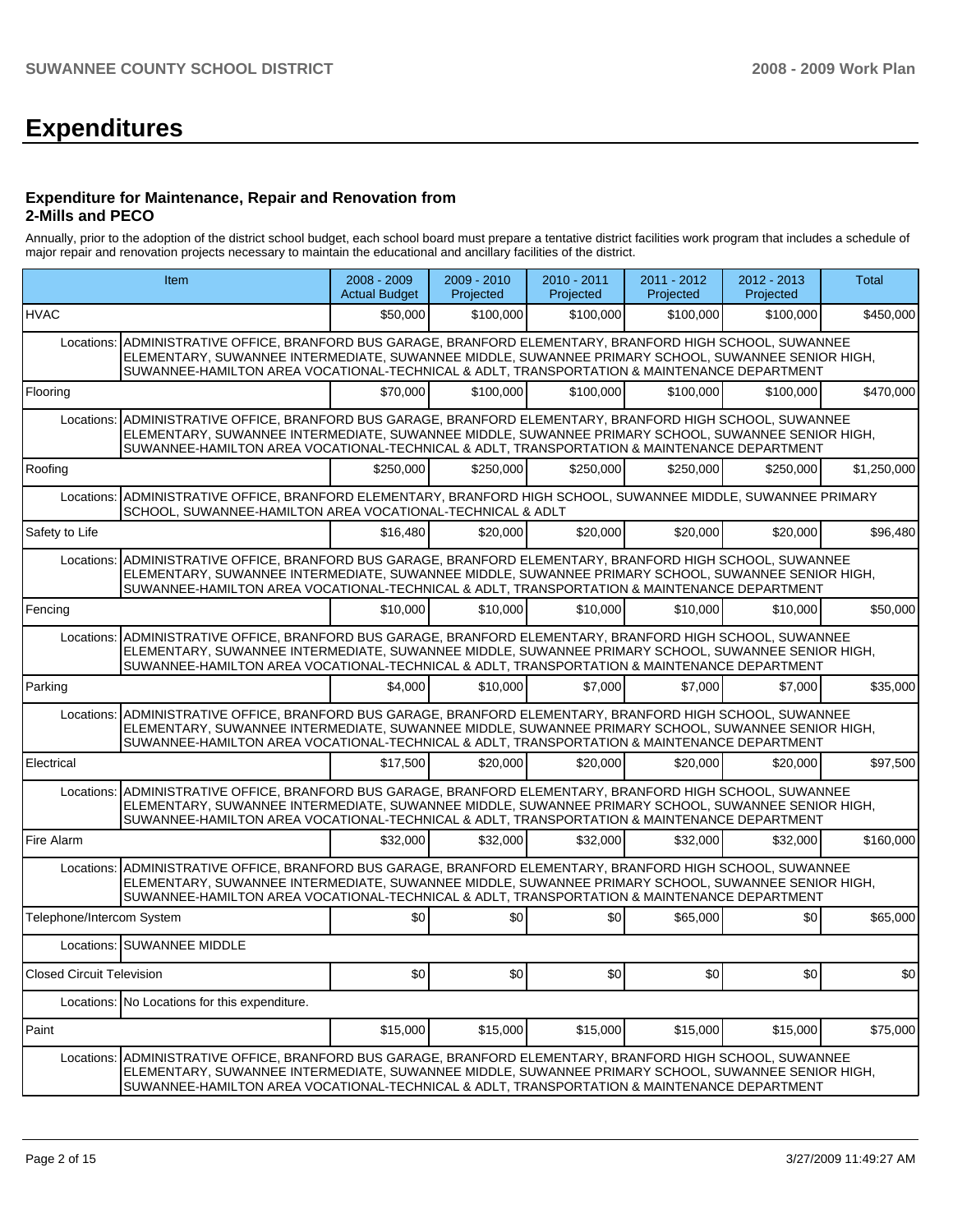| Maintenance/Repair                                                                                                                                                                                                                                                                                                 | \$150,000 | \$150,000 | \$150,000 | \$150,000 | \$150,000 | \$750,000   |  |  |  |
|--------------------------------------------------------------------------------------------------------------------------------------------------------------------------------------------------------------------------------------------------------------------------------------------------------------------|-----------|-----------|-----------|-----------|-----------|-------------|--|--|--|
| Locations:   ADMINISTRATIVE OFFICE, BRANFORD BUS GARAGE, BRANFORD ELEMENTARY, BRANFORD HIGH SCHOOL, SUWANNEE<br>ELEMENTARY, SUWANNEE INTERMEDIATE, SUWANNEE MIDDLE, SUWANNEE PRIMARY SCHOOL, SUWANNEE SENIOR HIGH,<br>ISUWANNEE-HAMILTON AREA VOCATIONAL-TECHNICAL & ADLT. TRANSPORTATION & MAINTENANCE DEPARTMENT |           |           |           |           |           |             |  |  |  |
| Sub Total:                                                                                                                                                                                                                                                                                                         | \$614,980 | \$707.000 | \$704.000 | \$769,000 | \$704,000 | \$3,498,980 |  |  |  |

| PECO Maintenance Expenditures | \$300,285 | \$360,619 | \$482,637 | \$456,543   | \$454,950 | \$2,055,034 |
|-------------------------------|-----------|-----------|-----------|-------------|-----------|-------------|
| Two Mill Sub Total:           | \$400,695 | \$607,381 | \$584,363 | \$2,307,424 | \$462,050 | \$4,361,913 |

|                                                                                                                                                                                                                                                                                                                | <b>Other Items</b>                                                                                                                                                                                                                                                                                             | $2008 - 2009$<br><b>Actual Budget</b> | $2009 - 2010$<br>Projected | 2010 - 2011<br>Projected | $2011 - 2012$<br>Projected | 2012 - 2013<br>Projected | Total       |  |  |
|----------------------------------------------------------------------------------------------------------------------------------------------------------------------------------------------------------------------------------------------------------------------------------------------------------------|----------------------------------------------------------------------------------------------------------------------------------------------------------------------------------------------------------------------------------------------------------------------------------------------------------------|---------------------------------------|----------------------------|--------------------------|----------------------------|--------------------------|-------------|--|--|
| Walls/Ceilings                                                                                                                                                                                                                                                                                                 |                                                                                                                                                                                                                                                                                                                | \$10,000                              | \$10,000                   | \$10,000                 | \$10,000                   | \$10,000                 | \$50,000    |  |  |
|                                                                                                                                                                                                                                                                                                                | Locations ADMINISTRATIVE OFFICE, BRANFORD BUS GARAGE, BRANFORD ELEMENTARY, BRANFORD HIGH SCHOOL, SUWANNEE<br>ELEMENTARY, SUWANNEE INTERMEDIATE, SUWANNEE MIDDLE, SUWANNEE PRIMARY SCHOOL, SUWANNEE SENIOR HIGH,<br>SUWANNEE-HAMILTON AREA VOCATIONAL-TECHNICAL & ADLT, TRANSPORTATION & MAINTENANCE DEPARTMENT |                                       |                            |                          |                            |                          |             |  |  |
| Security                                                                                                                                                                                                                                                                                                       |                                                                                                                                                                                                                                                                                                                | \$17.500                              | \$17.500                   | \$17.500                 | \$17.500                   | \$17.500                 | \$87.500    |  |  |
|                                                                                                                                                                                                                                                                                                                | Locations ADMINISTRATIVE OFFICE, BRANFORD BUS GARAGE, BRANFORD ELEMENTARY, BRANFORD HIGH SCHOOL, SUWANNEE<br>ELEMENTARY, SUWANNEE INTERMEDIATE, SUWANNEE MIDDLE, SUWANNEE PRIMARY SCHOOL, SUWANNEE SENIOR HIGH,<br>SUWANNEE-HAMILTON AREA VOCATIONAL-TECHNICAL & ADLT, TRANSPORTATION & MAINTENANCE DEPARTMENT |                                       |                            |                          |                            |                          |             |  |  |
| Environmental                                                                                                                                                                                                                                                                                                  |                                                                                                                                                                                                                                                                                                                | \$3.500                               | \$3.500                    | \$3,000                  | \$3,000                    | \$3.000                  | \$16,000    |  |  |
|                                                                                                                                                                                                                                                                                                                | Locations BRANFORD BUS GARAGE, BRANFORD ELEMENTARY, BRANFORD HIGH SCHOOL, SUWANNEE ELEMENTARY, SUWANNEE<br>INTERMEDIATE, SUWANNEE MIDDLE, SUWANNEE PRIMARY SCHOOL, SUWANNEE SENIOR HIGH, SUWANNEE-HAMILTON AREA<br>VOCATIONAL-TECHNICAL & ADLT, TRANSPORTATION & MAINTENANCE DEPARTMENT                        |                                       |                            |                          |                            |                          |             |  |  |
| <b>Exterior Doors/Windows</b>                                                                                                                                                                                                                                                                                  |                                                                                                                                                                                                                                                                                                                | \$30,000                              | \$30,000                   | \$25,000                 | \$25,000                   | \$25,000                 | \$135,000   |  |  |
| Locations ADMINISTRATIVE OFFICE, BRANFORD BUS GARAGE, BRANFORD ELEMENTARY, BRANFORD HIGH SCHOOL, SUWANNEE<br>ELEMENTARY, SUWANNEE INTERMEDIATE, SUWANNEE MIDDLE, SUWANNEE PRIMARY SCHOOL, SUWANNEE SENIOR HIGH,<br>SUWANNEE-HAMILTON AREA VOCATIONAL-TECHNICAL & ADLT, TRANSPORTATION & MAINTENANCE DEPARTMENT |                                                                                                                                                                                                                                                                                                                |                                       |                            |                          |                            |                          |             |  |  |
| <b>Plumbing Upgrades</b>                                                                                                                                                                                                                                                                                       |                                                                                                                                                                                                                                                                                                                | \$5,000                               | \$5,000                    | \$5,000                  | \$5,000                    | \$5,000                  | \$25,000    |  |  |
|                                                                                                                                                                                                                                                                                                                | Locations ADMINISTRATIVE OFFICE, BRANFORD BUS GARAGE, BRANFORD ELEMENTARY, BRANFORD HIGH SCHOOL, SUWANNEE<br>ELEMENTARY, SUWANNEE INTERMEDIATE, SUWANNEE MIDDLE, SUWANNEE PRIMARY SCHOOL, SUWANNEE SENIOR HIGH,<br>SUWANNEE-HAMILTON AREA VOCATIONAL-TECHNICAL & ADLT, TRANSPORTATION & MAINTENANCE DEPARTMENT |                                       |                            |                          |                            |                          |             |  |  |
| Water/Sewage Connection                                                                                                                                                                                                                                                                                        |                                                                                                                                                                                                                                                                                                                | \$10,000                              | \$0                        | \$0                      | \$0                        | \$0                      | \$10,000    |  |  |
|                                                                                                                                                                                                                                                                                                                | Locations BRANFORD HIGH SCHOOL                                                                                                                                                                                                                                                                                 |                                       |                            |                          |                            |                          |             |  |  |
| <b>ADA Compliance</b>                                                                                                                                                                                                                                                                                          |                                                                                                                                                                                                                                                                                                                | \$10,000                              | \$5,000                    | \$2,500                  | \$2,500                    | \$2,500                  | \$22,500    |  |  |
|                                                                                                                                                                                                                                                                                                                | Locations BRANFORD BUS GARAGE, BRANFORD ELEMENTARY, BRANFORD HIGH SCHOOL, SUWANNEE SENIOR HIGH, TRANSPORTATION<br>& MAINTENANCE DEPARTMENT                                                                                                                                                                     |                                       |                            |                          |                            |                          |             |  |  |
| <b>Bus Lift Station</b>                                                                                                                                                                                                                                                                                        |                                                                                                                                                                                                                                                                                                                | \$0                                   | \$40,000                   | \$0                      | \$0                        | \$0                      | \$40,000    |  |  |
|                                                                                                                                                                                                                                                                                                                | Locations TRANSPORTATION & MAINTENANCE DEPARTMENT                                                                                                                                                                                                                                                              |                                       |                            |                          |                            |                          |             |  |  |
| <b>Boiler Replacement</b>                                                                                                                                                                                                                                                                                      |                                                                                                                                                                                                                                                                                                                | \$0                                   | \$0                        | \$150,000                | \$0                        | \$0                      | \$150,000   |  |  |
|                                                                                                                                                                                                                                                                                                                | Locations SUWANNEE INTERMEDIATE, SUWANNEE PRIMARY SCHOOL                                                                                                                                                                                                                                                       |                                       |                            |                          |                            |                          |             |  |  |
| Mechanical System Replacement                                                                                                                                                                                                                                                                                  |                                                                                                                                                                                                                                                                                                                | \$0                                   | \$0                        | \$0                      | \$1,781,967                | \$0                      | \$1,781,967 |  |  |
|                                                                                                                                                                                                                                                                                                                | Locations BRANFORD HIGH SCHOOL, SUWANNEE MIDDLE                                                                                                                                                                                                                                                                |                                       |                            |                          |                            |                          |             |  |  |
| Resurface Existing Roads and Tracks                                                                                                                                                                                                                                                                            |                                                                                                                                                                                                                                                                                                                | \$0                                   | \$150,000                  | \$150,000                | \$150,000                  | \$150.000                | \$600,000   |  |  |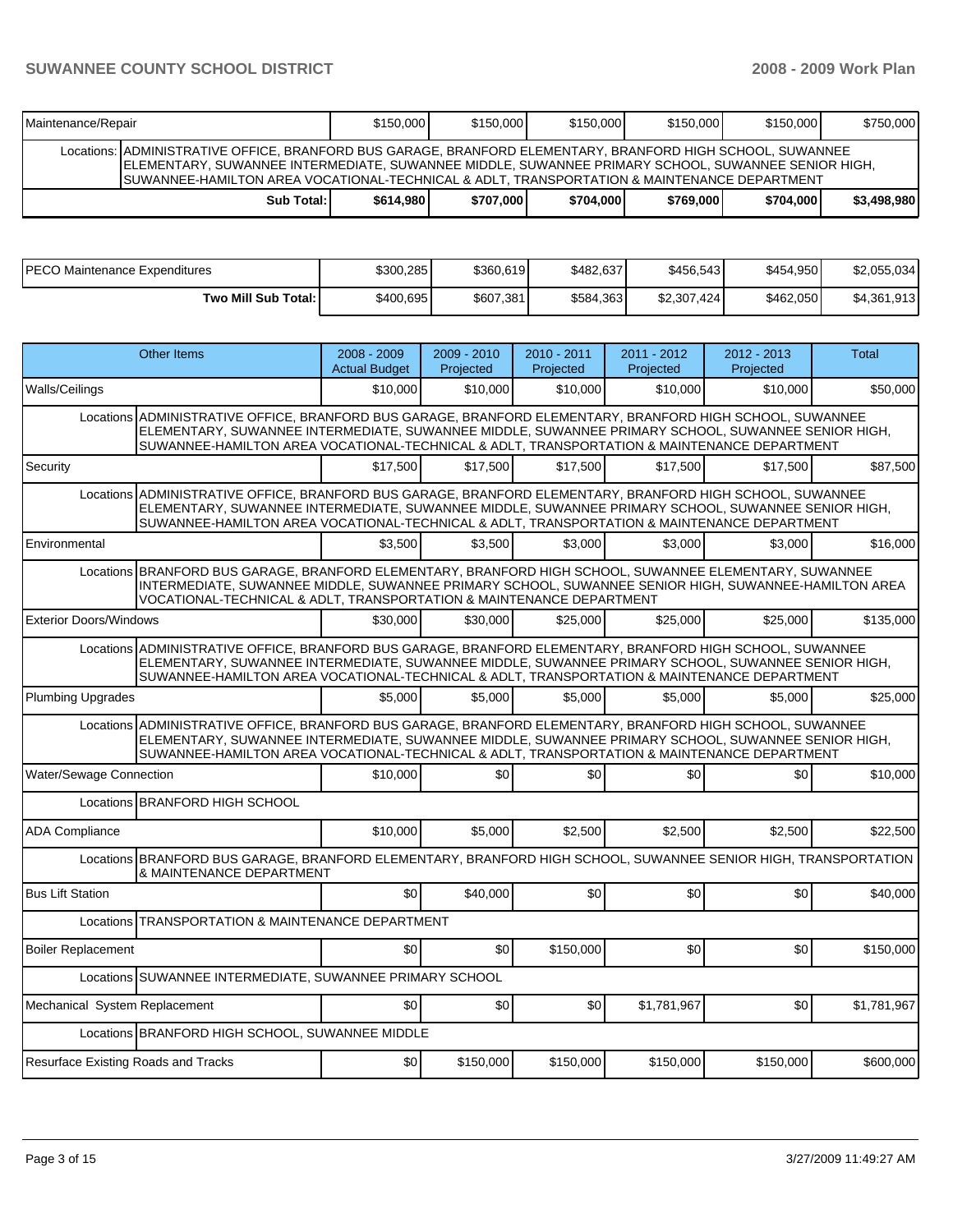| Locations ADMINISTRATIVE OFFICE. BRANFORD BUS GARAGE. BRANFORD ELEMENTARY. BRANFORD HIGH SCHOOL. SUWANNEE<br>IELEMENTARY, SUWANNEE INTERMEDIATE, SUWANNEE MIDDLE, SUWANNEE PRIMARY SCHOOL, SUWANNEE SENIOR HIGH,<br>ISUWANNEE-HAMILTON AREA VOCATIONAL-TECHNICAL & ADLT. TRANSPORTATION & MAINTENANCE DEPARTMENT |           |           |             |             |           |             |
|------------------------------------------------------------------------------------------------------------------------------------------------------------------------------------------------------------------------------------------------------------------------------------------------------------------|-----------|-----------|-------------|-------------|-----------|-------------|
| Total:                                                                                                                                                                                                                                                                                                           | \$700,980 | \$968,000 | \$1.067.000 | \$2.763.967 | \$917,000 | \$6.416.947 |

# **Local Two Mill Expenditure For Maintenance, Repair and Renovation**

Anticipated expenditures expected from local funding sources over the years covered by the current work plan.

| Item                                       | 2008 - 2009<br><b>Actual Budget</b> | $2009 - 2010$<br>Projected | $2010 - 2011$<br>Projected | 2011 - 2012<br>Projected | 2012 - 2013<br>Projected | Total        |
|--------------------------------------------|-------------------------------------|----------------------------|----------------------------|--------------------------|--------------------------|--------------|
| Remaining Maint and Repair from 1.75 Mills | \$400,695                           | \$607,381                  | \$584,363                  | \$2,307,424              | \$462,050                | \$4,361,913  |
| Maintenance/Repair Salaries                | \$0                                 | \$0                        | \$0                        | \$0                      | \$0                      | \$0          |
| <b>School Bus Purchases</b>                | \$528,868                           | \$700,000                  | \$700,000                  | \$700,000                | \$700,000                | \$3,328,868  |
| Other Vehicle Purchases                    | \$0                                 | \$50,000                   | \$50,000                   | \$0                      | \$0                      | \$100,000    |
| Capital Outlay Equipment                   | \$800,000                           | \$1,000,000                | \$1,000,000                | \$1,000,000              | \$1,000,000              | \$4,800,000  |
| Rent/Lease Payments                        | \$0                                 | \$0                        | \$0                        | \$0                      | \$0                      | \$0          |
| ICOP Debt Service                          | \$132,000                           | \$132,000                  | \$132,000                  | \$132,000                | \$132,000                | \$660,000    |
| Rent/Lease Relocatables                    | \$60,032                            | \$60,032                   | \$60,032                   | \$60,032                 | \$3,600                  | \$243,728    |
| l Environmental Problems                   | \$0                                 | \$0                        | \$0                        | \$0                      | \$0                      | \$0          |
| ls.1011.14 Debt Service                    | \$143,000                           | \$143,000                  | \$143,000                  | \$0                      | \$0                      | \$429,000    |
| Special Facilities Account                 | \$0                                 | \$0                        | \$0                        | \$0                      | \$0                      | \$0          |
| <b>Local Expenditure Totals:</b>           | \$2,064,595                         | \$2,692,413                | \$2,669,395                | \$4,199,456              | \$2,297,650              | \$13,923,509 |

# **Revenue**

# **2 Mill Revenue Source**

Schedule of Estimated Capital Outlay Revenue from each currently approved source which is estimated to be available for expenditures on the projects included in the tentative district facilities work program. All amounts are NET after considering carryover balances, interest earned, new COP's, 1011.14 and 1011.15 loans, etc. Districts cannot use 2-Mill funds for salaries except for those explicitly associated with maintenance/repair projects. (1011.71 (5), F.S.)

| Item                                                                              | Fund | $2008 - 2009$<br><b>Actual Value</b> | $2009 - 2010$<br>Projected | $2010 - 2011$<br>Projected | 2011 - 2012<br>Projected | $2012 - 2013$<br>Projected | Total            |
|-----------------------------------------------------------------------------------|------|--------------------------------------|----------------------------|----------------------------|--------------------------|----------------------------|------------------|
| (1) Non-exempt property<br>lassessed valuation                                    |      | \$1,769,258,647                      | \$1,838,496,660            | \$2,029,505,129            | \$2,276,859,677          | \$2,524,135,625            | \$10,438,255,738 |
| $(2)$ The Millege projected for<br>discretionary capital outlay per<br>ls.1011.71 |      | 1.75                                 | 1.75                       | 1.75                       | 1.75                     | 1.75                       |                  |
| $(3)$ Full value of the 2-Mill<br>discretionary capital outlay per<br>ls.1011.71  |      | \$2,941,393                          | \$3,056,501                | \$3,374,052                | \$3,785,279              | \$4,196,375                | \$17,353,600     |
| (4) Value of the portion of the 2-<br><b>IMills ACTUALLY levied</b>               | 370  | \$2,941,393                          | \$3,056,501                | \$3,374,052                | \$3,785,279              | \$4,196,375                | \$17,353,600     |
| $(5)$ Difference of lines (3) and (4)                                             |      | \$0                                  | \$0                        | \$0                        | \$0                      | \$0                        | \$0              |

# **PECO Revenue Source**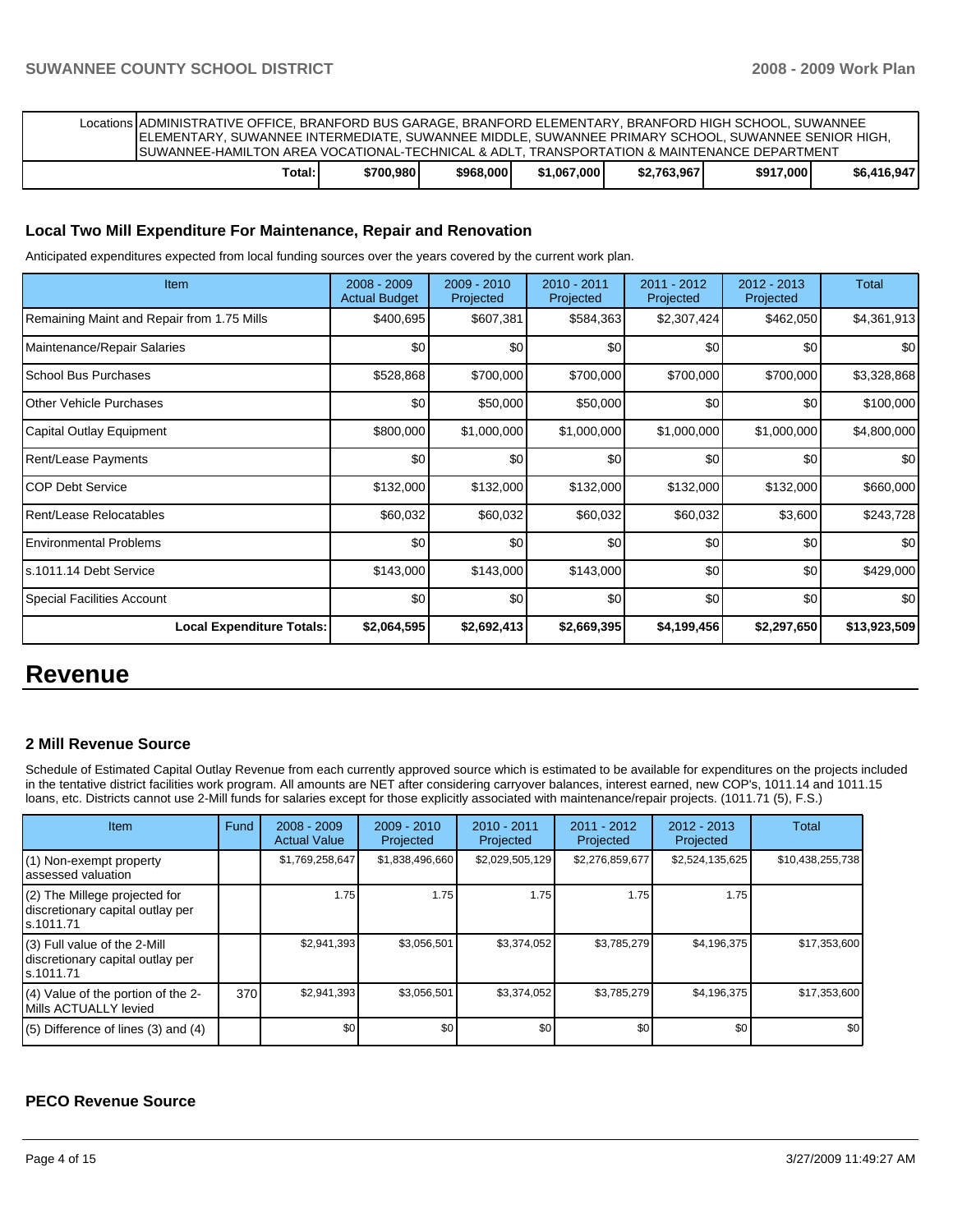The figure in the row designated "PECO Maintenance" will be subtracted from funds available for new construction because PECO maintenance dollars cannot be used for new construction.

| Item                          | Fund             | $2008 - 2009$<br><b>Actual Budget</b> | $2009 - 2010$<br>Projected | $2010 - 2011$<br>Projected | $2011 - 2012$<br>Projected | $2012 - 2013$<br>Projected | Total       |
|-------------------------------|------------------|---------------------------------------|----------------------------|----------------------------|----------------------------|----------------------------|-------------|
| IPECO New Construction        | 340 <sub>l</sub> | \$1,143,835                           | \$0                        | \$257,743                  | \$787.963                  | \$314,979                  | \$2,504,520 |
| PECO Maintenance Expenditures |                  | \$300,285                             | \$360,619                  | \$482.637                  | \$456.543                  | \$454,950                  | \$2,055,034 |
|                               |                  | \$1,444,120                           | \$360,619                  | \$740.380                  | \$1,244,506                | \$769,929                  | \$4,559,554 |

# **CO & DS Revenue Source**

Revenue from Capital Outlay and Debt Service funds.

| <b>Item</b>                                        | Fund | $2008 - 2009$<br><b>Actual Budget</b> | $2009 - 2010$<br>Projected | $2010 - 2011$<br>Projected | $2011 - 2012$<br>Projected | $2012 - 2013$<br>Projected | Total     |
|----------------------------------------------------|------|---------------------------------------|----------------------------|----------------------------|----------------------------|----------------------------|-----------|
| ICO & DS Cash Flow-through<br><b>I</b> Distributed | 360  | \$29,000                              | \$29,000                   | \$29.000                   | \$29,000                   | \$29,000                   | \$145,000 |
| ICO & DS Interest on<br>Undistributed CO           | 360  | \$4,883                               | \$4,883                    | \$4,883                    | \$4,883                    | \$4,883                    | \$24.415  |
|                                                    |      | \$33,883                              | \$33,883                   | \$33,883                   | \$33,883                   | \$33,883                   | \$169,415 |

# **Fair Share Revenue Source**

All legally binding commitments for proportionate fair-share mitigation for impacts on public school facilities must be included in the 5-year district work program.

Nothing reported for this section.

# **Sales Surtax Referendum**

Specific information about any referendum for a 1-cent or ½-cent surtax referendum during the previous year.

**Did the school district hold a surtax referendum during the past fiscal year 2007 - 2008?** No

# **Additional Revenue Source**

Any additional revenue sources

| <b>Item</b>                                                                                            | $2008 - 2009$<br><b>Actual Value</b> | $2009 - 2010$<br>Projected | $2010 - 2011$<br>Projected | 2011 - 2012<br>Projected | $2012 - 2013$<br>Projected | Total |
|--------------------------------------------------------------------------------------------------------|--------------------------------------|----------------------------|----------------------------|--------------------------|----------------------------|-------|
| IProceeds from a s.1011.14/15 F.S. Loans I                                                             | \$0 <sub>1</sub>                     | \$0 <sub>1</sub>           | \$0                        | \$0                      | \$0                        | \$0   |
| District Bonds - Voted local bond<br>referendum proceeds per s.9, Art VII<br><b>State Constitution</b> | \$0 <sub>1</sub>                     | \$0                        | \$0                        | \$0                      | \$0                        | \$0   |
| Proceeds from Special Act Bonds                                                                        | \$0 <sub>1</sub>                     | \$0 <sub>1</sub>           | \$0                        | \$0                      | \$0                        | \$0   |
| <b>IEstimated Revenue from CO &amp; DS Bond</b><br><b>I</b> Sale                                       | \$0 <sub>1</sub>                     | \$0 <sub>1</sub>           | \$0                        | \$0                      | \$0                        | \$0   |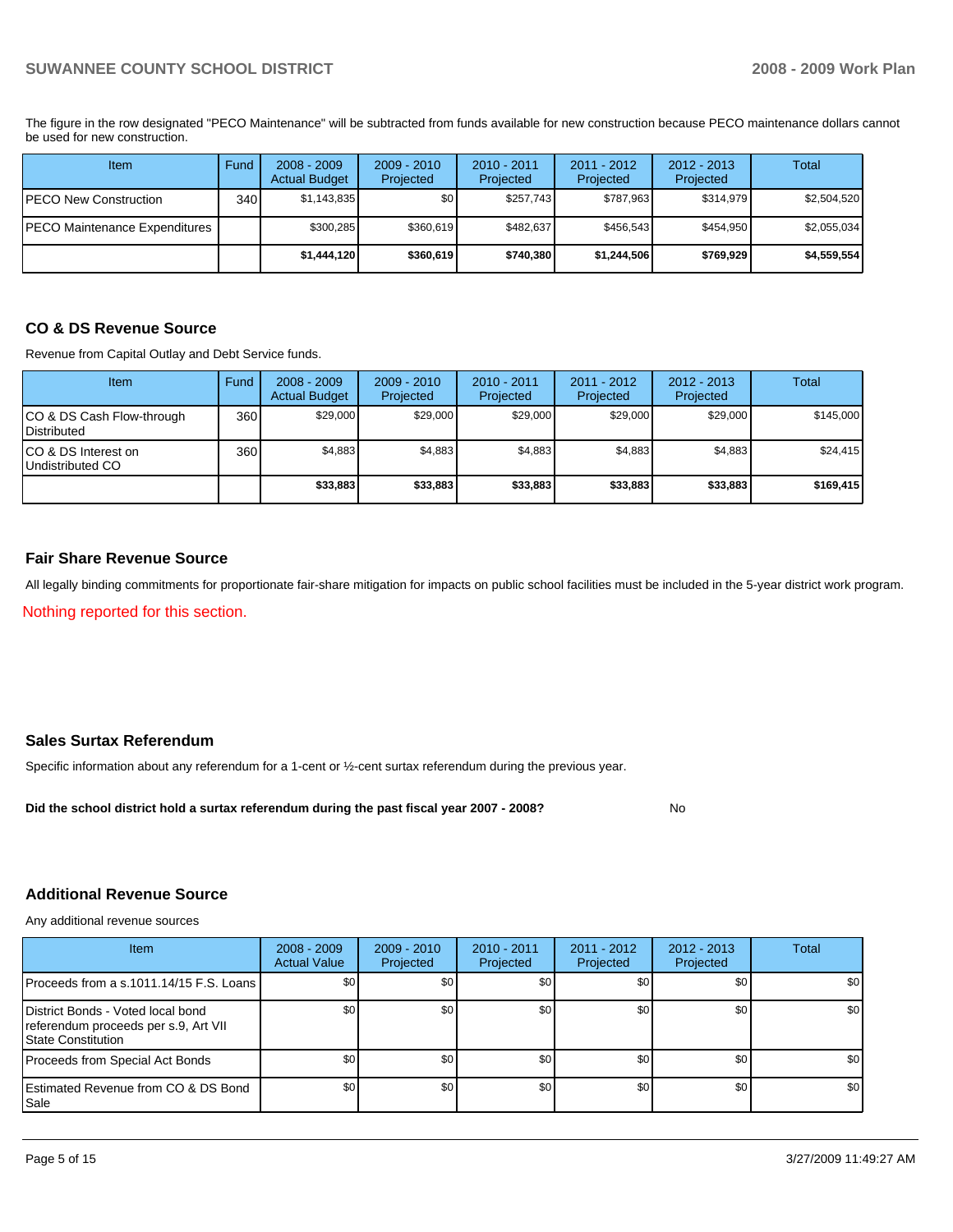| Proceeds from Voted Capital<br>Improvements millage                                 | \$0      | \$0      | \$0      | \$0      | \$0      | \$0       |
|-------------------------------------------------------------------------------------|----------|----------|----------|----------|----------|-----------|
| Other Revenue for Other Capital Projects                                            | \$0      | \$0      | \$0      | \$0      | \$0      | \$0       |
| Proceeds from 1/2 cent sales surtax<br>authorized by school board                   | \$0      | \$0      | \$0      | \$0      | \$0      | \$0       |
| Proceeds from local governmental<br>infrastructure sales surtax                     | \$0      | \$0      | \$0      | \$0      | \$0      | \$0       |
| Proceeds from Certificates of<br>Participation (COP's) Sale                         | \$0      | \$0      | \$0      | \$0      | \$0      | \$0       |
| Classrooms First Bond proceeds amount<br>authorized in FY 1997-98                   | \$0      | \$0      | \$0      | \$0      | \$0      | \$0       |
| <b>Classrooms for Kids</b>                                                          | \$0      | \$0      | \$0      | \$0      | \$0      | \$0       |
| <b>District Equity Recognition</b>                                                  | \$0      | \$0      | \$0      | \$0      | \$0      | \$0       |
| <b>Federal Grants</b>                                                               | \$0      | \$0      | \$0      | \$0      | \$0      | \$0       |
| Proportionate share mitigation (actual<br>cash revenue only, not in kind donations) | \$0      | \$0      | \$0      | \$0      | \$0      | \$0       |
| Impact fees received                                                                | \$0      | \$0      | \$0      | \$0      | \$0      | \$0       |
| Private donations                                                                   | \$0      | \$0      | \$0      | \$0      | \$0      | \$0       |
| Grants from local governments or not-for-<br>profit organizations                   | \$0      | \$0      | \$0      | \$0      | \$0      | \$0       |
| Interest, Including Profit On Investment                                            | \$40,000 | \$40,000 | \$40,000 | \$40,000 | \$40,000 | \$200,000 |
| Revenue from Bonds pledging proceeds<br>from 1 cent or 1/2 cent Sales Surtax        | \$0      | \$0      | \$0      | \$0      | \$0      | \$0       |
| <b>Fund Balance Carried Forward</b>                                                 | \$0      | \$0      | \$0      | \$0      | \$0      | \$0       |
| Obligated Fund Balance Carried Forward                                              | \$0      | \$0      | \$0      | \$0      | \$0      | \$0       |
| <b>Special Facilities Account</b>                                                   | \$0      | \$0      | \$0      | \$0      | \$0      | \$0       |
| One Cent - 1/2 Cent Sales Surtax Debt<br>Service                                    | \$0      | \$0      | \$0      | \$0      | \$0      | \$0       |
| <b>Subtotal</b>                                                                     | \$40,000 | \$40,000 | \$40,000 | \$40,000 | \$40,000 | \$200,000 |

# **Total Revenue Summary**

| Item Name                                                      | $2008 - 2009$<br><b>Budget</b> | 2009 - 2010<br>Projected | $2010 - 2011$<br>Projected | 2011 - 2012<br>Projected | 2012 - 2013<br>Projected | <b>Five Year Total</b> |
|----------------------------------------------------------------|--------------------------------|--------------------------|----------------------------|--------------------------|--------------------------|------------------------|
| Local 1.75 Mill Discretionary Capital<br><b>Outlay Revenue</b> | \$2,941,393                    | \$3,056,501              | \$3,374,052                | \$3,785,279              | \$4,196,375              | \$17,353,600           |
| PECO and 1.75 Mill Maint and Other 1.75<br>Mill Expenditures   | (\$2,064,595)                  | (\$2,692,413)            | (\$2,669,395)              | (\$4,199,456)            | (\$2,297,650)            | (\$13,923,509)         |
| <b>PECO Maintenance Revenue</b>                                | \$300,285                      | \$360,619                | \$482,637                  | \$456,543                | \$454,950                | \$2,055,034            |
| <b>Available 2 Mill for New Construction</b>                   | \$876,798                      | \$364,088                | \$704,657                  | (\$414, 177)             | \$1,898,725              | \$3,430,091            |
|                                                                |                                |                          |                            |                          |                          |                        |
| <b>Item Name</b>                                               | $2008 - 2009$<br><b>Budget</b> | 2009 - 2010<br>Projected | $2010 - 2011$<br>Projected | 2011 - 2012<br>Projected | 2012 - 2013<br>Projected | <b>Five Year Total</b> |
| ICO & DS Revenue                                               | \$33,883                       | \$33,883                 | \$33,883                   | \$33,883                 | \$33,883                 | \$169,415              |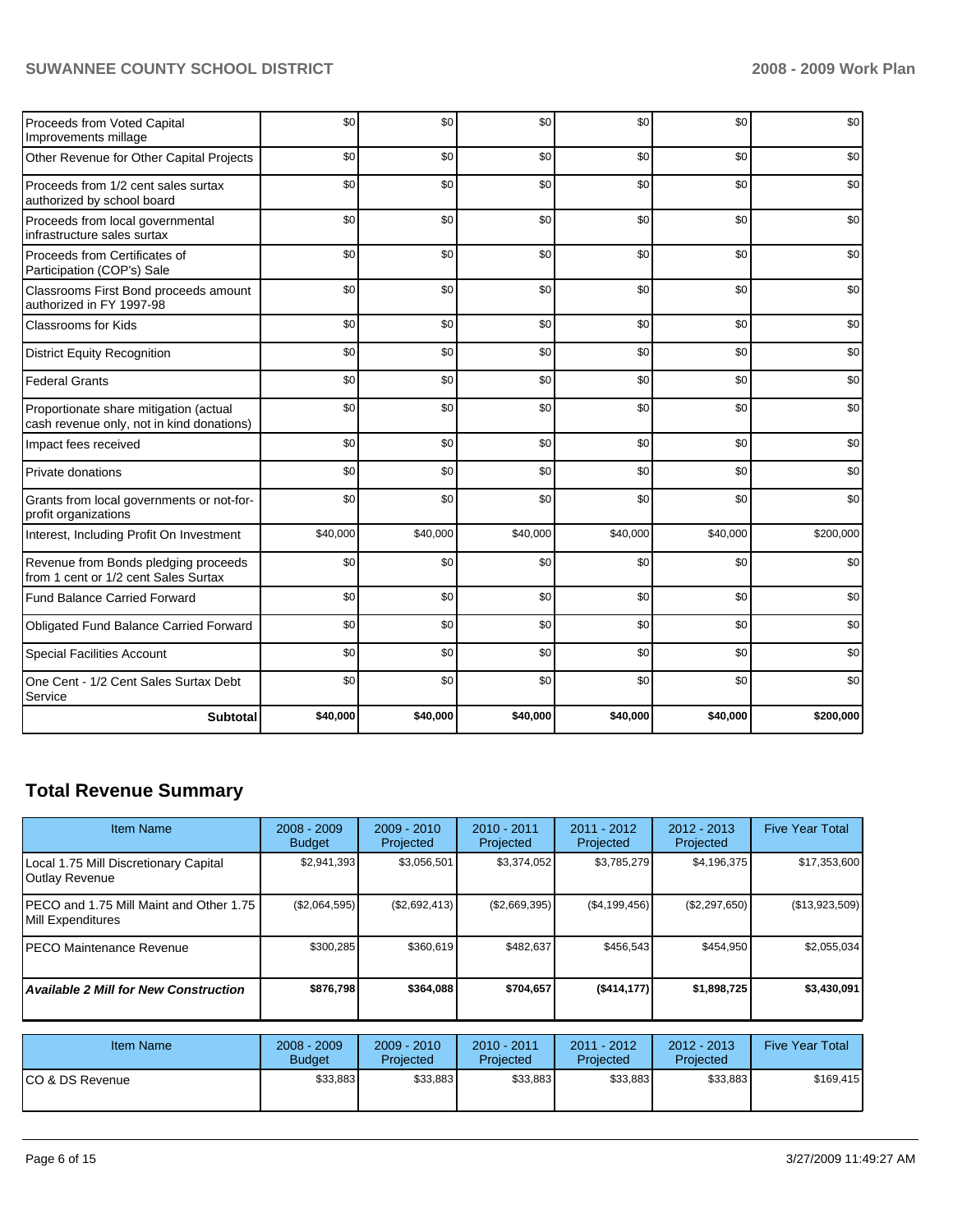| IPECO New Construction Revenue   | \$1,143,835 | \$0       | \$257.743   | \$787.963 | \$314,979   | \$2,504,520 |
|----------------------------------|-------------|-----------|-------------|-----------|-------------|-------------|
| IOther/Additional Revenue        | \$40,000    | \$40,000  | \$40,000    | \$40,000  | \$40,000    | \$200,000   |
|                                  |             |           |             |           |             |             |
| <b>Total Additional Revenuel</b> | \$1,217,718 | \$73,883  | \$331.626   | \$861.846 | \$388,862   | \$2,873,935 |
| <b>Total Available Revenue</b>   | \$2.094.516 | \$437.971 | \$1,036,283 | \$447,669 | \$2.287.587 | \$6,304,026 |

# **Project Schedules**

# **Capacity Project Schedules**

A schedule of capital outlay projects necessary to ensure the availability of satisfactory classrooms for the projected student enrollment in K-12 programs.

| <b>Project Description</b>                                                                               | Location                                                                               |                          | 2008 - 2009 | 2009 - 2010 | 2010 - 2011 | 2011 - 2012 | $2012 - 2013$ | <b>Total</b>               | Funded  |
|----------------------------------------------------------------------------------------------------------|----------------------------------------------------------------------------------------|--------------------------|-------------|-------------|-------------|-------------|---------------|----------------------------|---------|
| <b>Health Education</b><br><b>Facility and Remodel</b><br>of Existing Core                               | SUWANNEE-<br><b>HAMILTON AREA</b><br><b>VOCATIONAL-</b><br><b>TECHNICAL &amp; ADLT</b> | Planned<br>Cost:         | \$0         | \$500,000   | \$0         | \$3,982,961 | \$0           | \$4,482,961 Yes            |         |
|                                                                                                          |                                                                                        | <b>Student Stations:</b> | 0           | 0           | $\mathbf 0$ | 285         | $\mathbf 0$   | 285                        |         |
|                                                                                                          | <b>Total Classrooms:</b>                                                               |                          | 0           | 0           | $\mathbf 0$ | 13          | $\mathbf 0$   | 13                         |         |
|                                                                                                          |                                                                                        | Gross Sq Ft:             | $\mathbf 0$ | $\mathbf 0$ | $\mathbf 0$ | 39,752      | $\mathbf 0$   | 39,752                     |         |
| Phased (1) New<br>Construction of 10<br>permanent<br>intermediate<br>classrooms and<br>associated spaces | <b>SUWANNEE</b><br><b>MIDDLE</b>                                                       | Planned<br>Cost:         | \$0         | \$0         | \$0         | \$0         | \$0           | $\mathbf 0$<br>$\mathbf 0$ | \$0 Yes |
|                                                                                                          | <b>Student Stations:</b>                                                               |                          | $\mathbf 0$ | 0           | $\mathbf 0$ | $\Omega$    |               | $\Omega$                   |         |
|                                                                                                          |                                                                                        | <b>Total Classrooms:</b> | 0           | 0           | 0           | $\mathbf 0$ |               | $\mathbf 0$                |         |
|                                                                                                          |                                                                                        | Gross Sq Ft:             |             | 0           | $\mathbf 0$ | $\mathbf 0$ | $\mathbf 0$   | $\mathbf 0$                |         |
| Phased (2) New<br>Construction of 10<br>permanent<br>intermediate<br>classrooms and<br>associated spaces | <b>SUWANNEE</b><br><b>MIDDLE</b>                                                       | Planned<br>Cost:         | \$1,821,065 | \$0         | \$0         | \$0         | \$0           | \$1,821,065 Yes            |         |
|                                                                                                          |                                                                                        | <b>Student Stations:</b> | 110         | 0           | $\mathbf 0$ | $\Omega$    | $\mathbf 0$   | 110                        |         |
|                                                                                                          |                                                                                        | <b>Total Classrooms:</b> | 5           | $\Omega$    | $\mathbf 0$ | $\Omega$    | $\Omega$      | 5                          |         |
|                                                                                                          |                                                                                        | Gross Sq Ft:             | 7,543       | 0           | $\mathbf 0$ | $\mathbf 0$ | $\mathbf 0$   | 7,543                      |         |
|                                                                                                          |                                                                                        | <b>Planned Cost:</b>     | \$1,821,065 | \$500,000   | \$0         | \$3,982,961 | \$0           | \$6,304,026                |         |
|                                                                                                          |                                                                                        |                          |             |             |             |             |               |                            |         |

| <b>Planned Cost:</b>     | \$1,821,0651 | \$500,000 | <b>\$01</b> | \$3,982,9611 | \$0 | \$6,304,0261    |
|--------------------------|--------------|-----------|-------------|--------------|-----|-----------------|
| <b>Student Stations:</b> | 110 l        |           |             | 285          |     | 395             |
| <b>Total Classrooms:</b> |              |           |             | 13           |     | 18 <sup>1</sup> |
| Gross Sq Ft:             | 7,543        |           |             | 39,752       |     | 47,295          |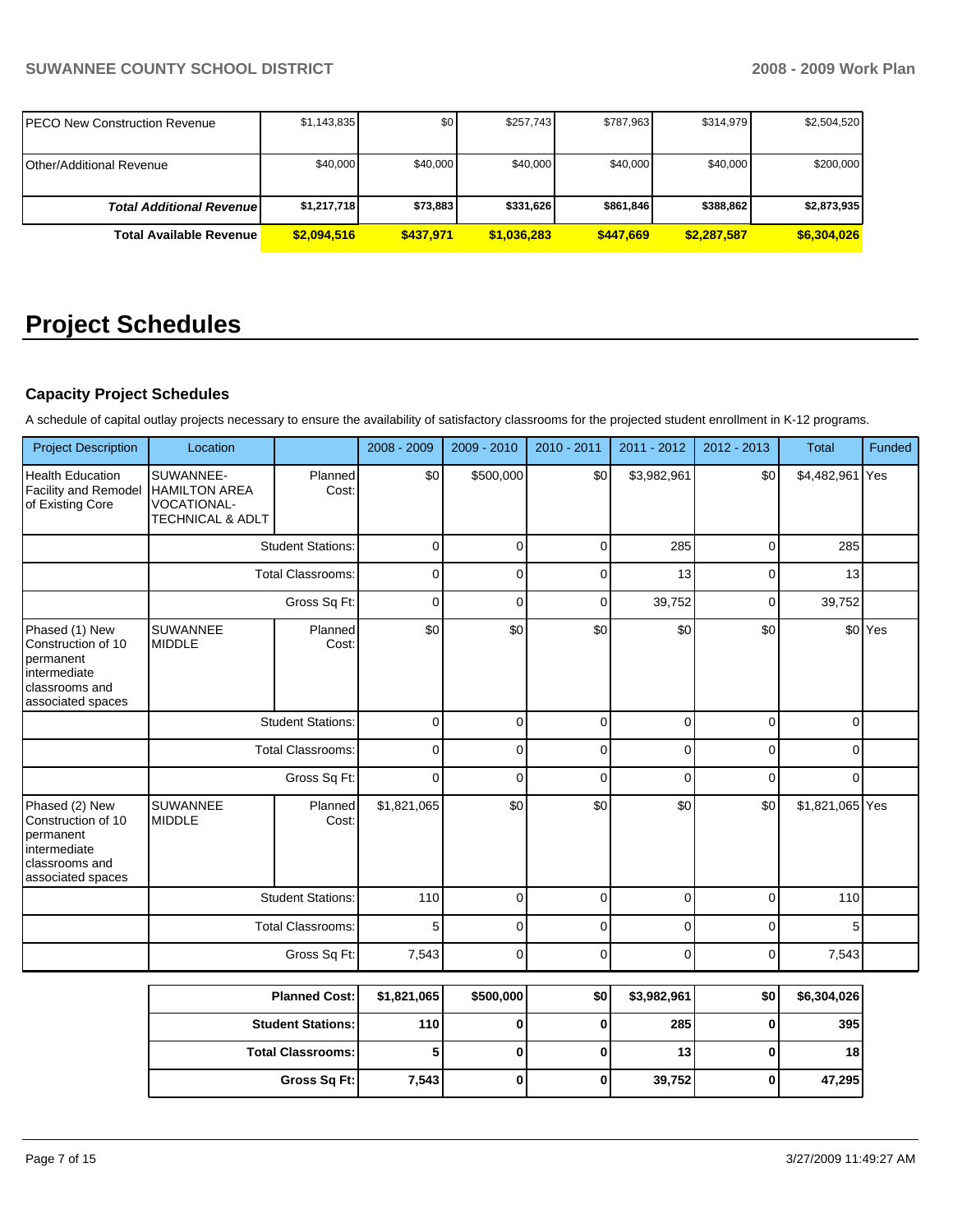# **Other Project Schedules**

Major renovations, remodeling, and additions of capital outlay projects that do not add capacity to schools.

Nothing reported for this section.

# **Additional Project Schedules**

Any projects that are not identified in the last approved educational plant survey.

Nothing reported for this section.

# **Non Funded Growth Management Project Schedules**

Schedule indicating which projects, due to planned development, that CANNOT be funded from current revenues projected over the next five years.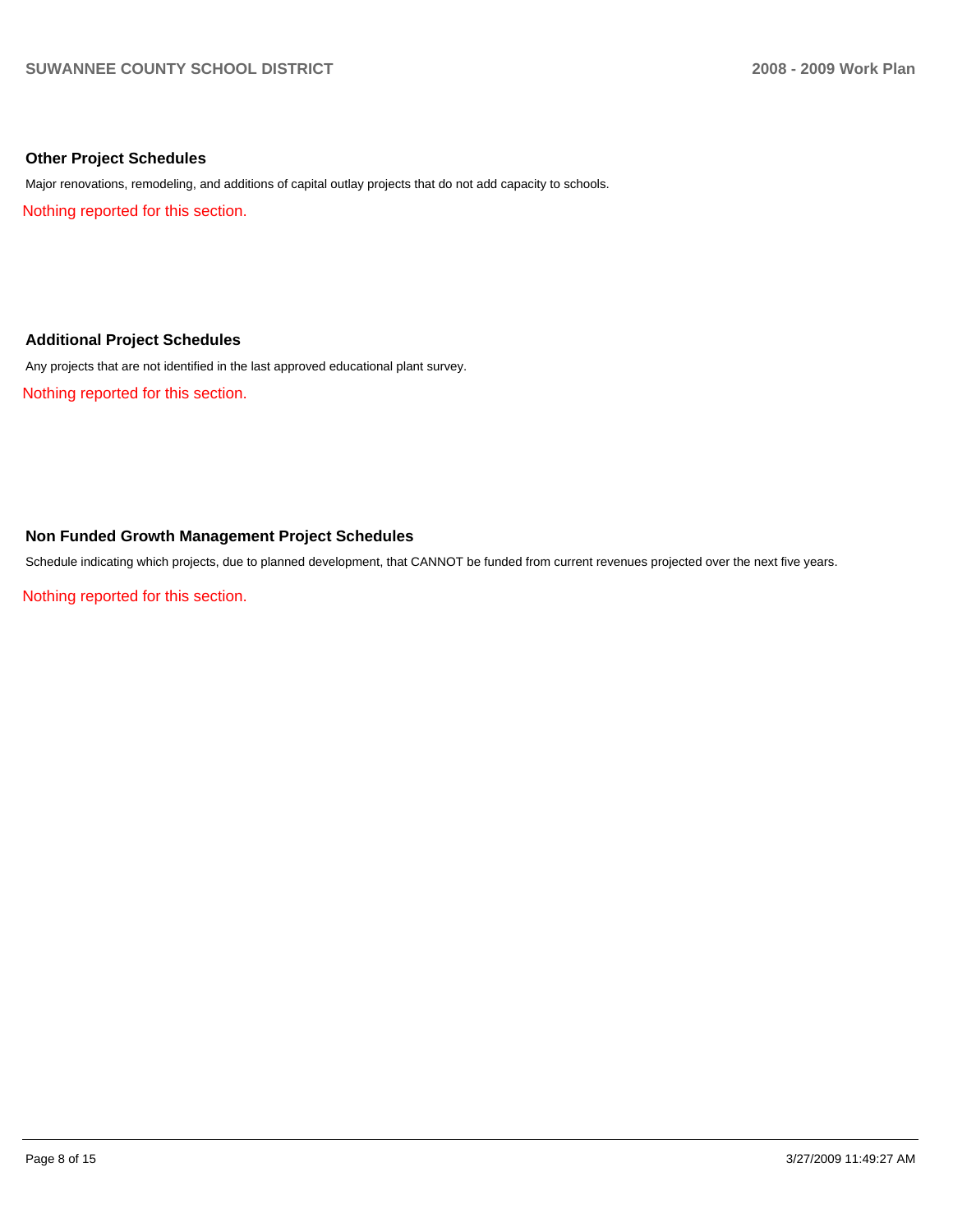# **Tracking**

# **Capacity Tracking**

| Location                                                                    | $2008 -$<br><b>2009 Satis.</b><br>Stu. Sta. | Actual<br>$2008 -$<br><b>2009 FISH</b><br>Capacity | Actual<br>$2007 -$<br>2008<br><b>COFTE</b> | # Class<br>Rooms | Actual<br>Average<br>$2008 -$<br>2009 Class<br><b>Size</b> | Actual<br>$2008 -$<br>2009<br><b>Utilization</b> | <b>New</b><br>Stu.<br>Capacity | <b>New</b><br>Rooms to<br>be<br>Added/Re<br>moved | Projected<br>$2012 -$<br>2013<br><b>COFTE</b> | Projected<br>$2012 -$<br>2013<br><b>Utilization</b> | Projected<br>$2012 -$<br>2013 Class<br><b>Size</b> |
|-----------------------------------------------------------------------------|---------------------------------------------|----------------------------------------------------|--------------------------------------------|------------------|------------------------------------------------------------|--------------------------------------------------|--------------------------------|---------------------------------------------------|-----------------------------------------------|-----------------------------------------------------|----------------------------------------------------|
| <b>SUWANNEE PRIMARY</b><br><b>SCHOOL</b>                                    | 1.047                                       | 1,047                                              | 826                                        | 55               | 15                                                         | 79.00 %                                          | 44                             | 2                                                 | 809                                           | 74.00 %                                             | 14                                                 |
| SUWANNEE-HAMILTON<br><b>AREA VOCATIONAL-</b><br><b>TECHNICAL &amp; ADLT</b> | 423                                         | 508                                                | 156                                        | 23               | $\overline{7}$                                             | 31.00 %                                          | $\Omega$                       | $\Omega$                                          | $\Omega$                                      | 0.00%                                               | $\mathbf 0$                                        |
| <b>DOUGLASS CENTER</b>                                                      | 473                                         | $\Omega$                                           | $\Omega$                                   | 24               | $\Omega$                                                   | 0.00%                                            | $\Omega$                       | $\Omega$                                          | $\Omega$                                      | 0.00%                                               | $\Omega$                                           |
| <b>SUWANNEE</b><br><b>INTERMEDIATE</b>                                      | 777                                         | 777                                                | 689                                        | 42               | 16                                                         | 89.00 %                                          | $\Omega$                       | $\Omega$                                          | 732                                           | 94.00 %                                             | 17                                                 |
| SUWANNEE SENIOR<br><b>HIGH</b>                                              | 1,702                                       | 1,617                                              | 1,105                                      | 71               | 16                                                         | 68.00 %                                          | $\Omega$                       | $\Omega$                                          | 1,156                                         | 71.00 %                                             | 16                                                 |
| <b>SUWANNEE MIDDLE</b>                                                      | 1,176                                       | 1,058                                              | 992                                        | 51               | 19 <sup>1</sup>                                            | 94.00 %                                          | 120                            | 6                                                 | 1,118                                         | 95.00 %                                             | 20                                                 |
| <b>BRANFORD HIGH</b><br><b>SCHOOL</b>                                       | 935                                         | 842                                                | 632                                        | 38               | 17                                                         | 75.00 %                                          | $\overline{0}$                 | $\Omega$                                          | 647                                           | 77.00 %                                             | 17                                                 |
| SUPERINTENDENT'S<br>OFFICE(OLD)                                             | $\Omega$                                    | $\Omega$                                           | $\Omega$                                   | $\Omega$         | $\Omega$                                                   | 0.00%                                            | $\Omega$                       | $\Omega$                                          | $\Omega$                                      | 0.00%                                               | $\mathbf 0$                                        |
| <b>ADMINISTRATIVE</b><br><b>OFFICE</b>                                      | $\Omega$                                    | $\Omega$                                           | $\Omega$                                   | $\Omega$         | $\Omega$                                                   | 0.00%                                            | 0                              | $\Omega$                                          | $\Omega$                                      | 0.00%                                               | $\Omega$                                           |
| <b>BRANFORD</b><br><b>ELEMENTARY</b>                                        | 741                                         | 741                                                | 649                                        | 40               | 16                                                         | 88.00 %                                          | 40                             | $\overline{2}$                                    | 723                                           | 93.00 %                                             | 17                                                 |
| <b>SUWANNEE</b><br><b>ELEMENTARY</b>                                        | 763                                         | 763                                                | 728                                        | 40               | 18                                                         | 95.00 %                                          | 36                             | $\overline{2}$                                    | 780                                           | 98.00 %                                             | 19                                                 |
|                                                                             | 8,037                                       | 7,353                                              | 5,775                                      | 384              | 15                                                         | 78.55 %                                          | 240                            | 12                                                | 5,965                                         | 78.56 %                                             | 15                                                 |

The COFTE Projected Total (5,965) for 2012 - 2013 must match the Official Forecasted COFTE Total (5,965 ) for 2012 - 2013 before this section can be completed. In the event that the COFTE Projected Total does not match the Official forecasted COFTE, then the Balanced Projected COFTE Table should be used to balance COFTE.

| Projected COFTE for 2012 - 2013 |       |  |  |  |  |
|---------------------------------|-------|--|--|--|--|
| Elementary (PK-3)               | 2,116 |  |  |  |  |
| Middle (4-8)                    | 2,369 |  |  |  |  |
| High (9-12)                     | 1,480 |  |  |  |  |
|                                 | 5,965 |  |  |  |  |

| <b>Grade Level Type</b> | <b>Balanced Projected</b><br>COFTE for 2012 - 2013 |
|-------------------------|----------------------------------------------------|
| Elementary (PK-3)       |                                                    |
| Middle (4-8)            |                                                    |
| High (9-12)             |                                                    |
|                         | 5.96                                               |

# **Relocatable Replacement**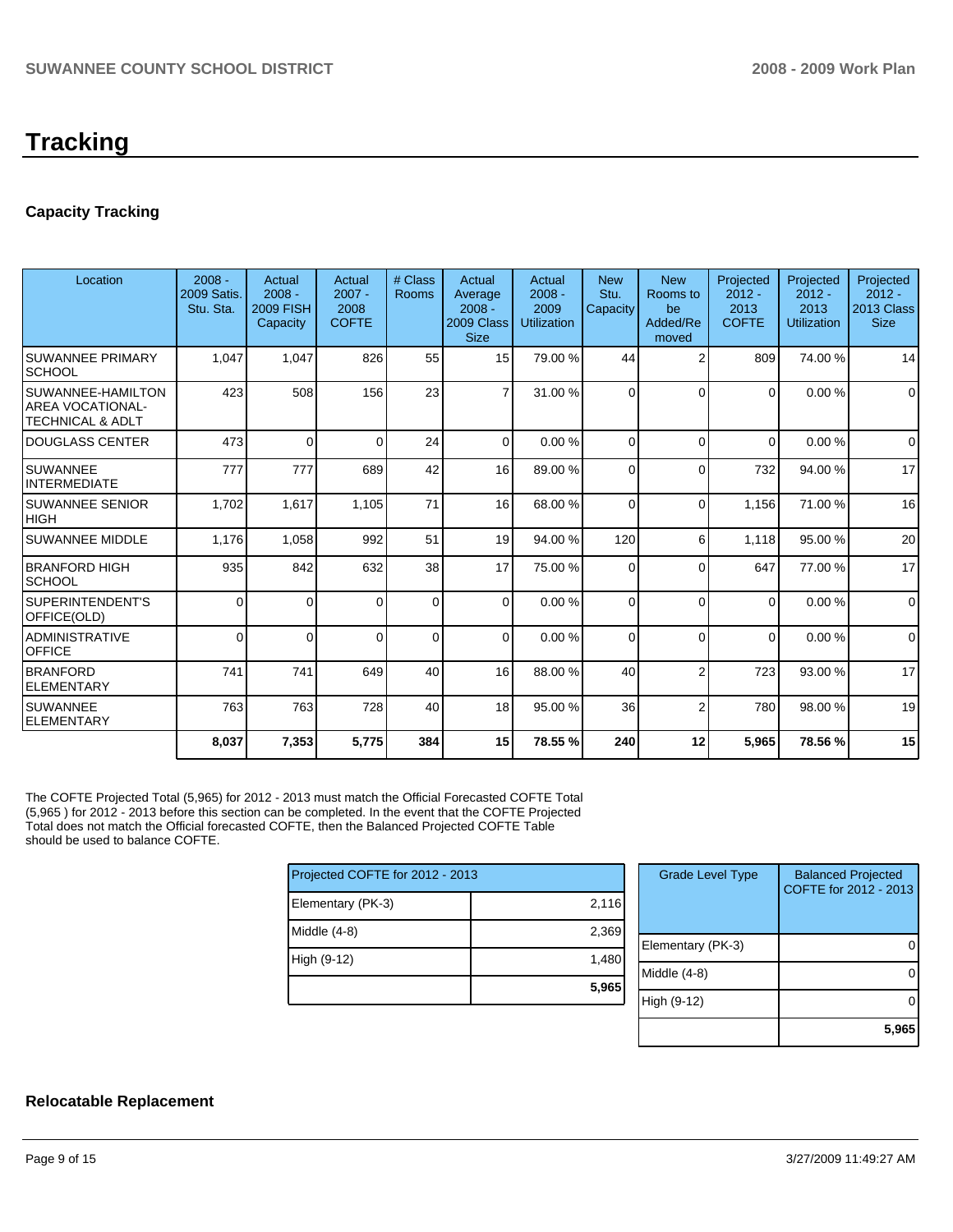Number of relocatable classrooms clearly identified and scheduled for replacement in the school board adopted financially feasible 5-year district work program.

| Location                                 | 2009<br>$2008 -$ | $2009 - 2010$ | 2010 - 2011 | $2011 - 2012$ | $2012 - 2013$ | Year 5 Total |
|------------------------------------------|------------------|---------------|-------------|---------------|---------------|--------------|
| <b>Total Relocatable Replacements: I</b> |                  |               |             | 0             |               | 0            |

# **Charter Schools Tracking**

Information regarding the use of charter schools.

Nothing reported for this section.

# **Special Purpose Classrooms Tracking**

The number of classrooms that will be used for certain special purposes in the current year, by facility and type of classroom, that the district will, 1), not use for educational purposes, and 2), the co-teaching classrooms that are not open plan classrooms and will be used for educational purposes.

| School                                 | School Type | $\parallel$ # of Elementary $\parallel$ # of Middle 4-8 $\parallel$ # of High 9-12<br><b>K-3 Classrooms I</b> | <b>Classrooms</b> | <b>Classrooms</b> | # of $ESE$<br><b>Classrooms</b> | # of Combo<br><b>Classrooms</b> | Total<br><b>Classrooms</b> |
|----------------------------------------|-------------|---------------------------------------------------------------------------------------------------------------|-------------------|-------------------|---------------------------------|---------------------------------|----------------------------|
| <b>Total Educational Classrooms: I</b> |             |                                                                                                               | 01                |                   |                                 | 01                              | $\bf{0}$                   |

| School                               |  | School Type $\left  \frac{1}{2}$ of Elementary $\left  \frac{1}{2}$ of Middle 4-8 $\right $ # of High 9-12<br>I K-3 Classrooms I | <b>Classrooms</b> | <b>Classrooms</b> | $#$ of ESE<br><b>Classrooms</b> | # of Combo<br><b>Classrooms</b> | Total<br><b>Classrooms</b> |
|--------------------------------------|--|----------------------------------------------------------------------------------------------------------------------------------|-------------------|-------------------|---------------------------------|---------------------------------|----------------------------|
| <b>Total Co-Teaching Classrooms:</b> |  |                                                                                                                                  |                   |                   |                                 | 0                               | $\bf{0}$                   |

# **Infrastructure Tracking**

**Necessary offsite infrastructure requirements resulting from expansions or new schools. This section should include infrastructure information related to capacity project schedules and other project schedules (Section 4).** 

Not Specified

**Proposed location of planned facilities, whether those locations are consistent with the comprehensive plans of all affected local governments, and recommendations for infrastructure and other improvements to land adjacent to existing facilities. Provisions of 1013.33(12), (13) and (14) and 1013.36 must be addressed for new facilities planned within the 1st three years of the plan (Section 5).** 

Not Specified

**Consistent with Comp Plan?** No

### **Net New Classrooms**

The number of classrooms, by grade level and type of construction, that were added during the last fiscal year.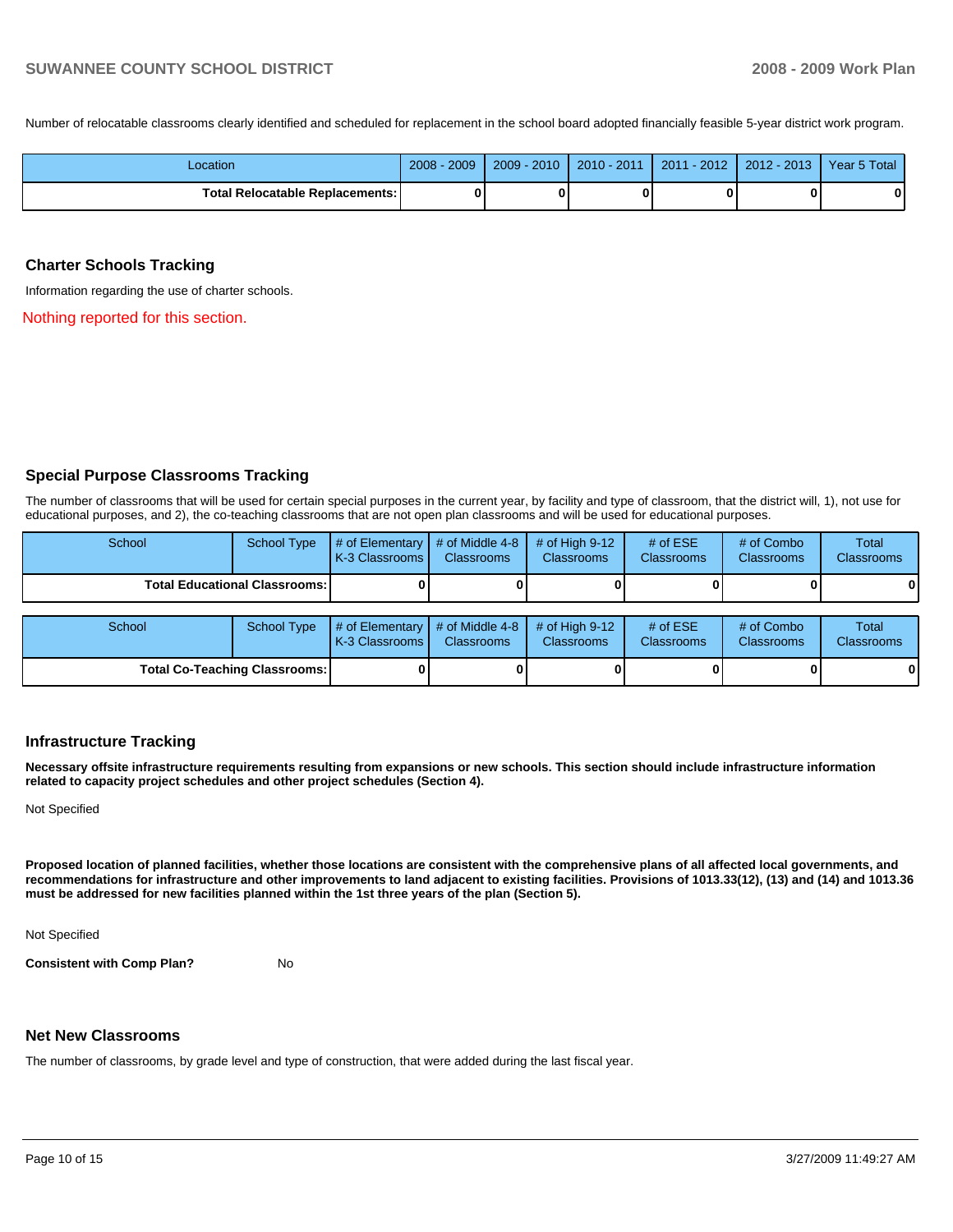| List the net new classrooms added in the 2007 - 2008 fiscal year.                                                                                       |                              |                                   |                                |                                                                        | List the net new classrooms to be added in the 2008 - 2009 fiscal<br>year. |                            |                                |                        |
|---------------------------------------------------------------------------------------------------------------------------------------------------------|------------------------------|-----------------------------------|--------------------------------|------------------------------------------------------------------------|----------------------------------------------------------------------------|----------------------------|--------------------------------|------------------------|
| "Classrooms" is defined as capacity carrying classrooms that are added to increase<br>capacity to enable the district to meet the Class Size Amendment. |                              |                                   |                                | Totals for fiscal year 2008 - 2009 should match totals in Section 15A. |                                                                            |                            |                                |                        |
| Location                                                                                                                                                | $2007 - 2008$ #<br>Permanent | $2007 - 2008$ #<br><b>Modular</b> | $2007 - 2008$ #<br>Relocatable | $2007 - 2008$<br>Total                                                 | $2008 - 2009$ #<br>Permanent                                               | $2008 - 2009$ #<br>Modular | $2008 - 2009$ #<br>Relocatable | $2008 - 2009$<br>Total |
| Elementary (PK-3)                                                                                                                                       |                              |                                   |                                |                                                                        |                                                                            |                            |                                |                        |
| Middle (4-8)                                                                                                                                            |                              |                                   |                                |                                                                        |                                                                            |                            |                                |                        |
| High (9-12)                                                                                                                                             |                              |                                   |                                |                                                                        |                                                                            |                            |                                | ΩI                     |
|                                                                                                                                                         |                              |                                   |                                |                                                                        |                                                                            |                            |                                |                        |

# **Relocatable Student Stations**

Number of students that will be educated in relocatable units, by school, in the current year, and the projected number of students for each of the years in the workplan.

| <b>Site</b>                                                       | $2008 - 2009$ | $2009 - 2010$ | $2010 - 2011$ | $2011 - 2012$ | $2012 - 2013$ | 5 Year Average  |
|-------------------------------------------------------------------|---------------|---------------|---------------|---------------|---------------|-----------------|
| SUWANNEE PRIMARY SCHOOL                                           | 0             | 44            | 44            | 44            | 44            | 35              |
| SUWANNEE-HAMILTON AREA VOCATIONAL-<br><b>TECHNICAL &amp; ADLT</b> | 101           | $\Omega$      | $\Omega$      | $\Omega$      | 0             | 20 <sup>1</sup> |
| <b>DOUGLASS CENTER</b>                                            | $\Omega$      | 0             | $\Omega$      | $\Omega$      | 0             | $\Omega$        |
| SUWANNEE INTERMEDIATE                                             | ∩             | U             | $\Omega$      | $\Omega$      | $\Omega$      | $\overline{0}$  |
| <b>SUWANNEE SENIOR HIGH</b>                                       | $\Omega$      | $\Omega$      | $\Omega$      | $\Omega$      | $\Omega$      | $\Omega$        |
| <b>SUWANNEE MIDDLE</b>                                            | 220           | 88            | 88            | 88            | 88            | 114             |
| <b>BRANFORD ELEMENTARY</b>                                        | 80            | 40            | 40            | 40            | 40            | 48              |
| SUWANNEE ELEMENTARY                                               | $\Omega$      | 44            | 44            | 44            | 44            | 35              |
| <b>BRANFORD HIGH SCHOOL</b>                                       | $\Omega$      | $\Omega$      | $\Omega$      | $\Omega$      | 0             | $\overline{0}$  |
| SUPERINTENDENT'S OFFICE(OLD)                                      | 0             | 0             | $\Omega$      | $\Omega$      | 0             | $\overline{0}$  |
| <b>ADMINISTRATIVE OFFICE</b>                                      | $\Omega$      | 0             | $\Omega$      | $\Omega$      | 0             | $\Omega$        |
| Totals for SUWANNEE COUNTY SCHOOL DISTRICT                        |               |               |               |               |               |                 |

| Total students in relocatables by year.           | 401   | <b>216</b> | 216   | <b>216</b> | 216 l | 253   |
|---------------------------------------------------|-------|------------|-------|------------|-------|-------|
| Total number of COFTE students projected by year. | 5,628 | 5.735      | 5,826 | 5,879      | 5.965 | 5,807 |
| Percent in relocatables by year.                  | 7 %   | 4 %        | 4 %   | 4 % l      | 4 % I | 4 %   |

# **Leased Facilities Tracking**

Exising leased facilities and plans for the acquisition of leased facilities, including the number of classrooms and student stations, as reported in the educational plant survey, that are planned in that location at the end of the five year workplan.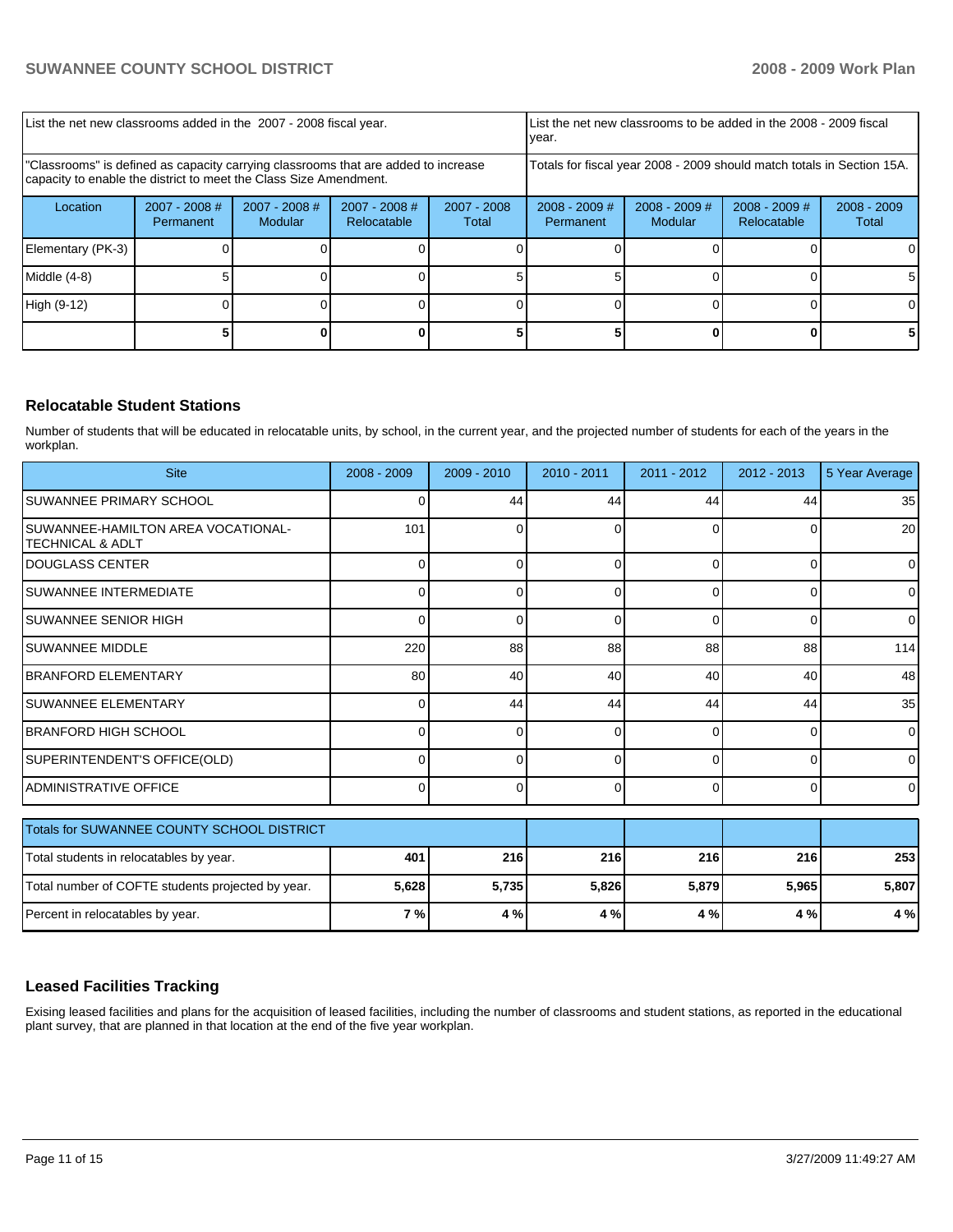| Location                                               | # of Leased<br>Classrooms 2008 -<br>2009 | <b>FISH Student</b><br><b>Stations</b> | Owner | # of Leased<br>Classrooms 2012 -<br>2013 | <b>FISH Student</b><br><b>Stations</b> |
|--------------------------------------------------------|------------------------------------------|----------------------------------------|-------|------------------------------------------|----------------------------------------|
| ISUWANNEE MIDDLE                                       |                                          | 44                                     |       | 0                                        | O                                      |
| <b>SUWANNEE PRIMARY SCHOOL</b>                         |                                          | 0                                      |       | 0                                        |                                        |
| SUWANNEE-HAMILTON AREA VOCATIONAL-<br>TECHNICAL & ADLT | 0                                        | $\Omega$                               |       | 0                                        |                                        |
| <b>IDOUGLASS CENTER</b>                                | 0                                        | 0                                      |       | $\Omega$                                 |                                        |
| <b>SUWANNEE INTERMEDIATE</b>                           | 0                                        | $\Omega$                               |       | 0                                        | $\Omega$                               |
| <b>SUWANNEE SENIOR HIGH</b>                            | 0                                        | 0                                      |       | 0                                        | 0                                      |
| BRANFORD HIGH SCHOOL                                   | 0                                        | 0                                      |       | 0                                        |                                        |
| SUPERINTENDENT'S OFFICE(OLD)                           | 0                                        | 0                                      |       | $\Omega$                                 | <sup>n</sup>                           |
| ADMINISTRATIVE OFFICE                                  | 0                                        | 0                                      |       | 0                                        | <sup>0</sup>                           |
| BRANFORD ELEMENTARY                                    |                                          | U                                      |       | 0                                        | ∩                                      |
| <b>SUWANNEE ELEMENTARY</b>                             | 0                                        | 0                                      |       | $\Omega$                                 |                                        |
|                                                        |                                          | 44                                     |       | 0                                        |                                        |

# **Failed Standard Relocatable Tracking**

Relocatable units currently reported by school, from FISH, and the number of relocatable units identified as 'Failed Standards'.

Nothing reported for this section.

# **Planning**

# **Class Size Reduction Planning**

**Plans approved by the school board that reduce the need for permanent student stations such as acceptable school capacity levels, redistricting, busing, year-round schools, charter schools, magnet schools, public-private partnerships, multitrack scheduling, grade level organization, block scheduling, or other alternatives.** 

Block scheduling has been modified to Modified Block scheduling at the high school level. We will make further recommendations at the middle school level based on the success of this trial.

# **School Closure Planning**

**Plans for the closure of any school, including plans for disposition of the facility or usage of facility space, and anticipated revenues.** 

We have no plans to dispose of any of our satisfactory educational or ancilliary facilities.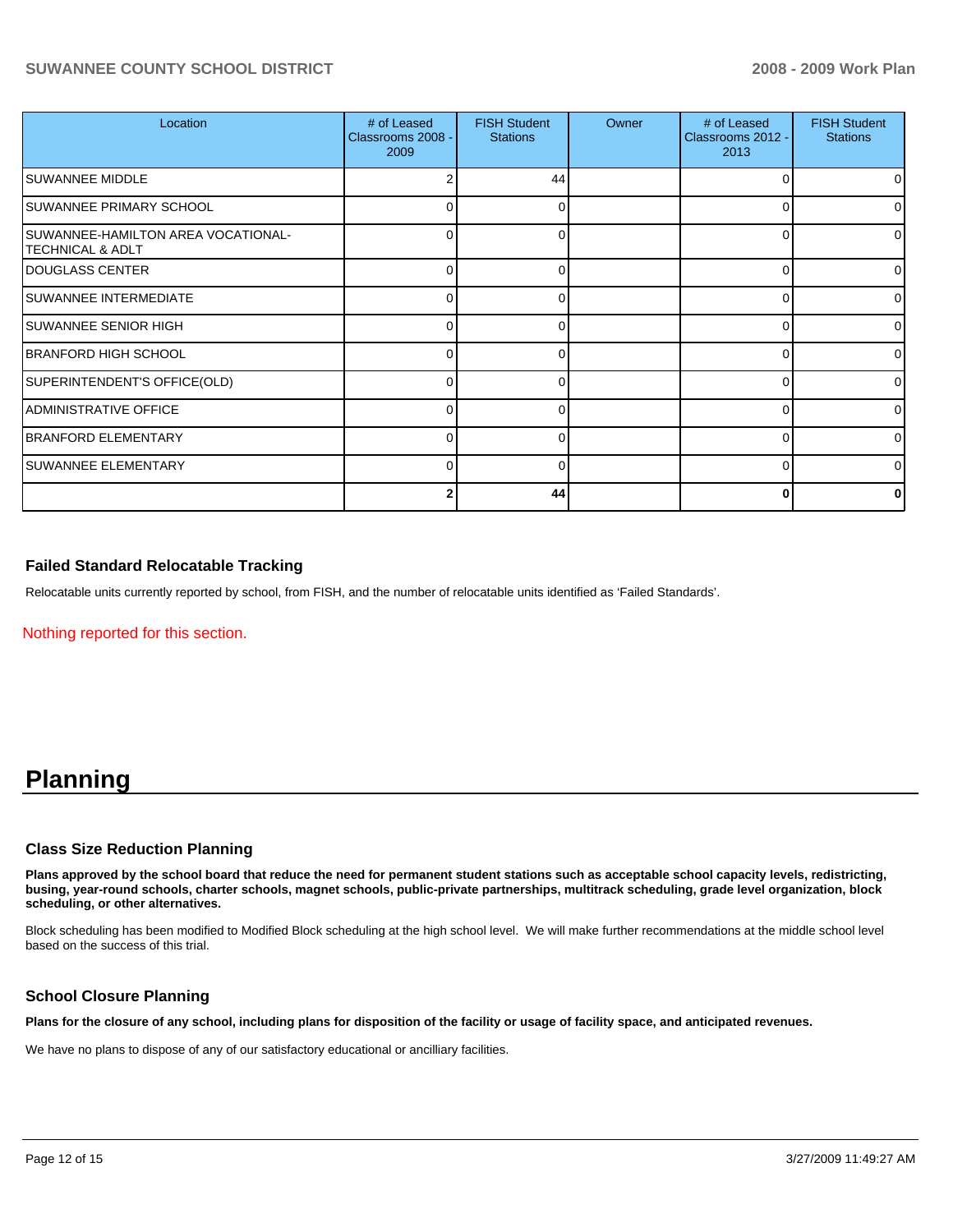# **Long Range Planning**

### **Ten-Year Maintenance**

District projects and locations regarding the projected need for major renovation, repair, and maintenance projects within the district in years 6-10 beyond the projects plans detailed in the five years covered by the work plan.

| Project                    | 2012 - 2013 / 2017 - 2018<br><b>Projected Cost</b> |
|----------------------------|----------------------------------------------------|
| Roofing                    | \$1,250,000                                        |
| <b>HVAC</b>                | \$500,000                                          |
| Road and Track Resurfacing | \$750,000                                          |
|                            | \$2,500,000                                        |

# **Ten-Year Capacity**

Schedule of capital outlay projects projected to ensure the availability of satisfactory student stations for the projected student enrollment in K-12 programs for the future 5 years beyond the 5-year district facilities work program.

| <b>Project</b>                                                              | Location, Community, Quadrant or other<br>general location | 2012 - 2013 / 2017 - 2018<br><b>Projected Cost</b> |
|-----------------------------------------------------------------------------|------------------------------------------------------------|----------------------------------------------------|
| New Construction of one Middle School Facility with<br>500 Student Stations | <b>Undetermined</b>                                        | \$11,000,000                                       |
|                                                                             |                                                            | \$11,000,000                                       |

# **Ten-Year Planned Utilization**

Schedule of planned capital outlay projects identifying the standard grade groupings, capacities, and planned utilization rates of future educational facilities of the district for both permanent and relocatable facilities.

| <b>Grade Level Projections</b>  | <b>FISH</b><br><b>Student</b><br><b>Stations</b> | <b>Actual 2007 -</b><br><b>2008 FISH</b><br>Capacity | Actual<br>$2007 -$<br>2008<br><b>COFTE</b> | Actual 2007 - 2008<br><b>Utilization</b> | Actual 2008 - 2009 / 2017 - 2018 new<br>Student Capacity to be added/removed | Projected 2017<br><b>2018 COFTE</b> | Projected 2017 -<br>2018 Utilization |
|---------------------------------|--------------------------------------------------|------------------------------------------------------|--------------------------------------------|------------------------------------------|------------------------------------------------------------------------------|-------------------------------------|--------------------------------------|
| Elementary - District<br>Totals | 3.314                                            | 3.314                                                | 2.891.45                                   | 87.24 %                                  |                                                                              | 3.318                               | 100.12 %                             |
| Middle - District Totals        | 1.132                                            | 1.019                                                | 991.73                                     | 97.35 %                                  | 632                                                                          | 1.458                               | 88.31 %                              |
| High - District Totals          | 2.637                                            | 2.459                                                | 1,736.52                                   | 70.64 %                                  |                                                                              | 1.606                               | 65.31 %                              |
| Other - ESE, etc                | 989                                              | 550                                                  | 155.74                                     | 28.36 %                                  | 50                                                                           |                                     | 0.00%                                |
|                                 | 8,072                                            | 7,342                                                | 5,775.44                                   | 78.66 %                                  | 682                                                                          | 6,382                               | 79.54 %                              |

# **Ten-Year Infrastructure Planning**

**Proposed Location of Planned New, Remodeled, or New Additions to Facilities in 06 thru 10 out years (Section 28).**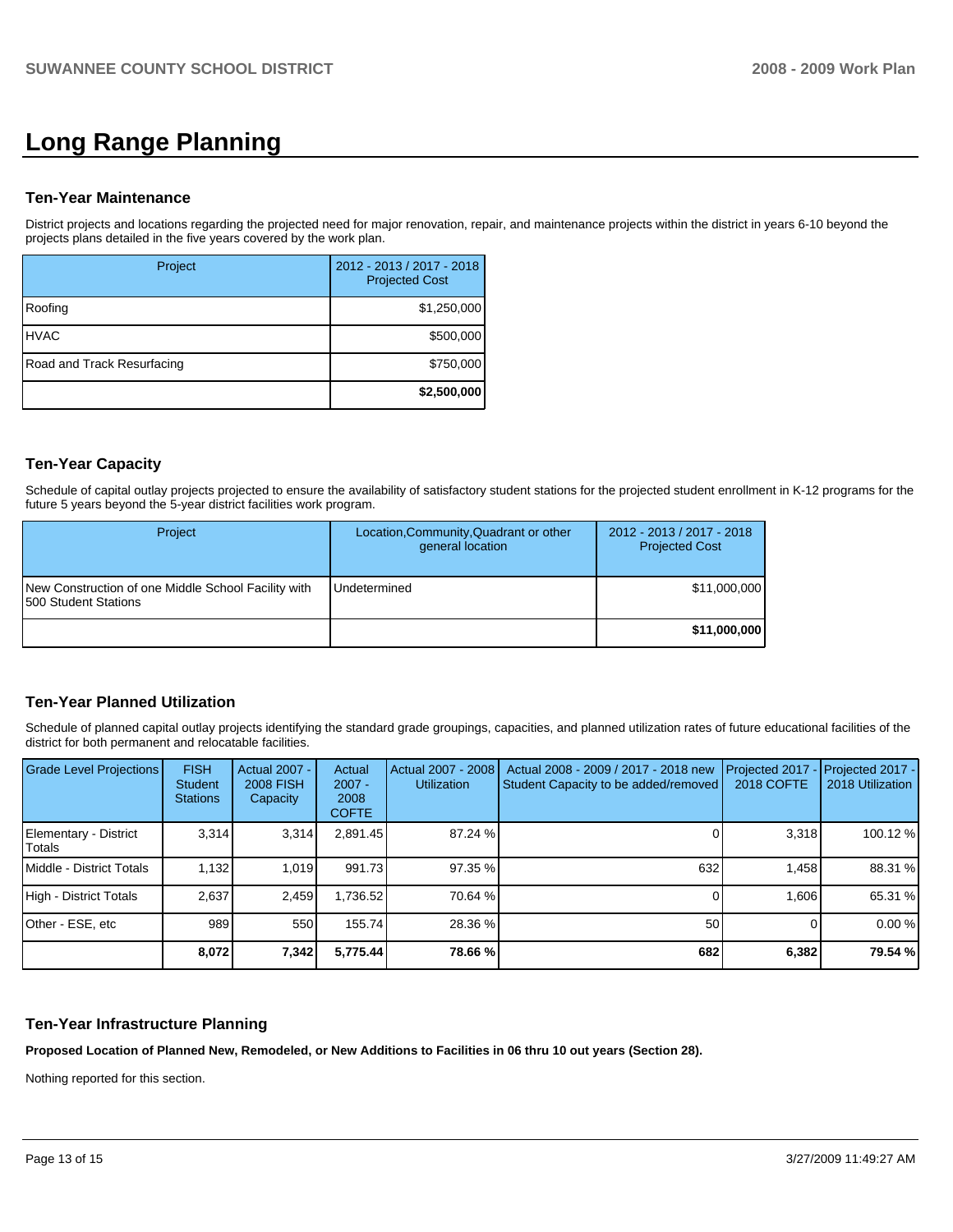Plans for closure of any school, including plans for disposition of the facility or usage of facility space, and anticipated revenues in the 06 thru 10 out **years (Section 29).** 

Nothing reported for this section.

### **Twenty-Year Maintenance**

District projects and locations regarding the projected need for major renovation, repair, and maintenance projects within the district in years 11-20 beyond the projects plans detailed in the five years covered by the work plan.

Nothing reported for this section.

# **Twenty-Year Capacity**

Schedule of capital outlay projects projected to ensure the availability of satisfactory student stations for the projected student enrollment in K-12 programs for the future 11-20 years beyond the 5-year district facilities work program.

| Project                                                                                     | Location, Community, Quadrant or other<br>general location | 2017 - 2018 / 2027 - 2028<br><b>Projected Cost</b> |
|---------------------------------------------------------------------------------------------|------------------------------------------------------------|----------------------------------------------------|
| New Construction of Elementary School Facility with<br>450 student stations (25 classrooms) | <b>Undetermined</b>                                        | \$10,000,000                                       |
|                                                                                             |                                                            | \$10,000,000                                       |

# **Twenty-Year Planned Utilization**

Schedule of planned capital outlay projects identifying the standard grade groupings, capacities, and planned utilization rates of future educational facilities of the district for both permanent and relocatable facilities.

| <b>Grade Level Projections</b>    | <b>FISH</b><br>Student<br><b>Stations</b> | <b>Actual 2007 -</b><br><b>2008 FISH</b><br>Capacity | Actual<br>$2007 -$<br>2008<br><b>COFTE</b> | Actual 2007 - 2008<br><b>Utilization</b> | Actual 2008 - 2009 / 2027 - 2028 new<br>Student Capacity to be added/removed | Projected 2027<br><b>2028 COFTE</b> | Projected 2027 -<br>2028 Utilization |
|-----------------------------------|-------------------------------------------|------------------------------------------------------|--------------------------------------------|------------------------------------------|------------------------------------------------------------------------------|-------------------------------------|--------------------------------------|
| Elementary - District<br>l Totals | 3.314                                     | 3,314                                                | 2,891.45                                   | 87.24 %                                  | 500                                                                          | 3,600                               | 94.39 %                              |
| Middle - District Totals          | 1,132                                     | 1.019                                                | 991.73                                     | 97.35 %                                  | 632                                                                          | 1,850                               | 112.05 %                             |
| High - District Totals            | 2.637                                     | 2,459                                                | 1,736.52                                   | 70.64 %                                  |                                                                              | 1,801                               | 73.24 %                              |
| Other - ESE, etc                  | 989                                       | 550                                                  | 155.74                                     | 28.36 %                                  | 100                                                                          | 1.201                               | 184.77 %                             |
|                                   | 8,072                                     | 7,342                                                | 5,775.44                                   | 78.66 %                                  | 1,232                                                                        | 8,452                               | 98.58 %                              |

# **Twenty-Year Infrastructure Planning**

**Proposed Location of Planned New, Remodeled, or New Additions to Facilities in 11 thru 20 out years (Section 28).**